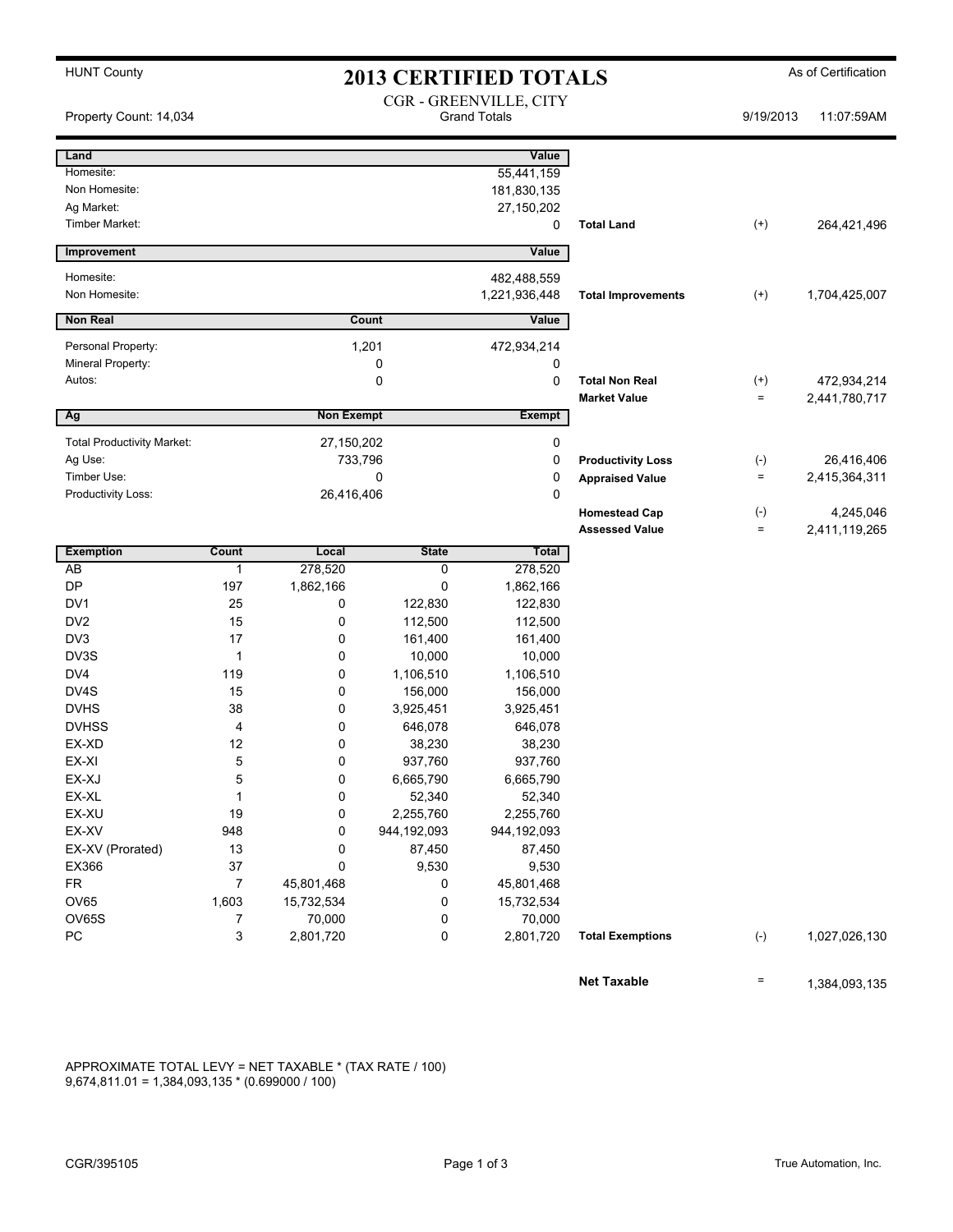## HUNT County **As of Certification 2013 CERTIFIED TOTALS** As of Certification CGR - GREENVILLE, CITY

Property Count: 14,034 Grand Totals 9/19/2013 11:07:59AM

| <b>Tif Zone Code</b>         | <b>Tax Increment Loss</b> |
|------------------------------|---------------------------|
| <b>TIR71</b>                 | 12.010.771                |
| Tax Increment Finance Value: | 12,010,771                |
| Tax Increment Finance Levy:  | 83.955.29                 |